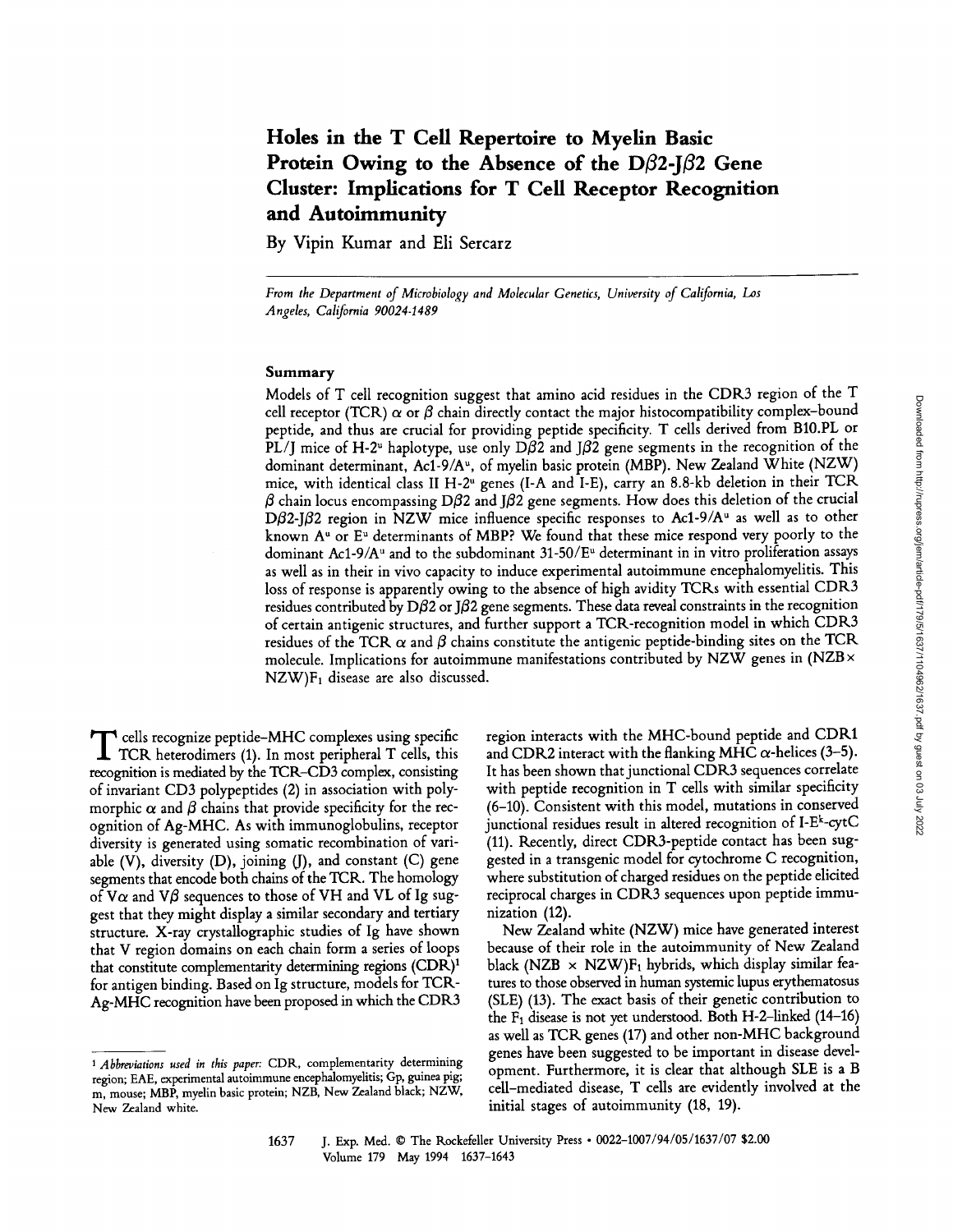The sequences of I-A $\alpha$ , I-A $\beta$ , I-E $\alpha$ , and I-E $\beta$  from NZW mice, originally tissue-typed as the unique haplotype,  $H-2^z$ , are actually identical to the respective genes of mice of the H-2<sup> $u$ </sup> haplotype, such as B10.PL and PL/J (20, 21). Initially, most myelin basic protein (MBP)-reactive T cells from B10.PL or  $PL/I$  mice respond to the immunodominant  $NH<sub>2</sub>$ terminal fragment Acl-9, and predominantly use the TCR V $\beta$ 8.2 gene segment (7, 8). Although, other V $\beta$  gene segments (V $\beta$ 13 or V $\beta$ 4) are also used for the recognition of Acl-9-specific T cells in both mouse strains, all T cells that have been analyzed only used the same D $\beta$  and J $\beta$  gene segment cluster, D $\beta$ 2-J $\beta$ 2 (see Table 1). Moreover, junctional amino acid residues across the third hypervariable region were conserved in spite of N-region variation at the nucleotide level (7, 22). Importantly, in spite of the different non-MHC genetic background in B10.PL and *PL/J* mice, TCR. V-gene segment usage was highly similar and restricted in the recognition of Ac1-9/A<sup>u</sup>. Since NZW mice also express identical MHC class II molecules, i.e., I-A<sup> $u$ </sup> and I-E<sup> $u$ </sup> (20, 21), we were interested in analyzing the TCR-recognition pattern of Acl- $9/A<sup>u</sup>$  in this mouse strain because of its genomic deletion of an 8.8-kb segment of DNA containing the crucial D $\beta$ 2 and  $J\beta$ 2 gene segments (23). Although, the relative importance of these gene segments in antigen recognition has been demonstrated in congenic strains such as BALB/c and the congenic partner BALB/c.V $\beta$ <sup>NZW</sup> that bears the D $\beta$ 2-J $\beta$ 2-deletion (24), responses to specific determinants whose recognition is biased towards the usage of D $\beta$ 2-J $\beta$ 2 gene segments have not been analyzed. Would NZW mice, in the absence of this gene cluster, be able to exploit an alternative gene segment in order to respond to Ac1-9/A<sup>u</sup>?

We therefore have asked whether the T cell repertoire is highly constrained in its usage of the  $D\beta$ - $\beta$ 2 region in the recognition of Acl-9. We have shown that in the absence of genes coding for the appropriate CDR3 region, the NZW mouse simply fails to respond to this dominant determinant on MBP. Likewise, upon peptide immunization, NZW mice are almost nonresponsive to Ac1-9/A<sup> $u$ </sup> and 31-50/E<sup> $u$ </sup>, whereas

**Table 1.** *The D* $\beta$ *2 and J* $\beta$ *2 Gene Segments Are Used for Recognition of Ac1-9/A<sup>\*</sup> Irrespective of the Non-MHC Background Genes* 

| $V\beta$ gene<br>segments | $D\beta$ -J $\beta$ gene<br>segments | B10.PL mice | $PL/J$ mice |
|---------------------------|--------------------------------------|-------------|-------------|
|                           |                                      | %           |             |
| 8.2                       | $2 - 2.6$                            | 79          | 50          |
| 8.2                       | $2 - 2.3$                            |             | 25          |
| 8.2                       | $2 - 2.5$                            |             | 12          |
| 13                        | $2 - 2.2$                            | 21          |             |
| 4                         | $2 - 2.5$                            |             | 12          |

See references 7, 8, 22.

response to other, subdominant/cryptic determinants of MBP, different determinants within Ac1-20 and MBP 121-140/A<sup>u</sup>, remained unaffected. The loss of response to the dominant and subdominant self-determinants has important consequences for self-tolerance and autoimmunity.

#### **Materials and Methods**

*Mice.* B10.PL and NZW mice were purchased from The Jackson Laboratory (Bar Harbor, ME), and bred under specific pathogenfree conditions in our own colony. Female mice were used at 8-20 wk of age.

*TCR Peptides.* Peptide Acl-9 was synthesized by C. Miles (Macromolecular Resources, Fort Collins, CO), and MBP Acl-20, MBP31-50, and MBP121-140 were synthesized by S. Horvath (Caltech, Pasadena, CA) using a solid phase technique on a peptide synthesizer (model 430A; Applied Biosystems, Inc., Foster City, CA) and purified on a reversed phase column by high performance liquid chromatography (25).

*Proliferation Assays.* For lymph node proliferation assays, mice were immunized subcutaneously with 7 nmol of the mMBP peptides or  $100 \mu$ g of GpMBP, emulsified (1:1) in CFA (Difco Laboratories, Detroit, MI). The draining popliteal and inguinal lymph nodes were removed 10 d after immunization and a single cell suspension was prepared. Lymph node cells (4  $\times$  10<sup>5</sup> cells/well) were cultured in 96-well microtiter plates in 200  $\mu$ l of serum-free medium (HL-1; Ventrex Laboratories, Portland, ME) supplemented with 2 mM glutamine; peptides were added at concentrations ranging from 0.1 to 7  $\mu$ M, final concentration. Proliferation was assayed by addition of 1  $\mu$ Ci [<sup>3</sup>H]thymidine (International Chemical and Nuclear, Irvine, CA) for the last 18 h of a 5-day culture, and incorporation of label was measured by liquid scintillation counting.

The antigen processing and presentation capacity of NZW APCs was determined by measuring antigen-specific proliferation of the Ac1-9-specific T cell clone, 2C6 (7). T cells (5  $\times$  10<sup>4</sup>-1  $\times$  10<sup>5</sup> cells/well) were incubated with irradiated spleen cells  $(1-5 \times 10^5$ cells/well) in the presence of MBP or Acl-9 at different concentrations (1 nM to 14  $\mu$ M). Proliferation of the T cell clone was measured by [<sup>3</sup>H]thymidine incorporation for the last 18 h of a 3-day culture as described above.

*Induction of Experimental Autoimmune Encephalomyelitis (EAE).*  MBP was isolated from the brains of guinea pigs (Pel-Freez Biologicals, Rogers, AK) or mice as described (26). For induction of EAE, mice were immunized subcutaneously with 100  $\mu$ g mMBP or its peptides in CFA. 0.1  $\mu$ g pertussis toxin (List Biological Laboratories Inc., Campbell, CA) was injected in 200  $\mu$ l of saline, intravenously, 24 and 72 h later. Mice were observed daily for signs of EAE as previously described (27, 28) and until >60 d after MBP immunization.

*Flow Cytometry Analysis.* To determine the expression of V $\beta$ 8.2<sup>+</sup> T cells, the following mAbs were used: anti-CD4-PE (GK1.5, Becton Dickinson & Co., Mountain View, CA) and anti-V $\beta$ 8.2 (F23.2) (29). F23.2 antibody was purified from hybridoma supernatants by protein A chromatography. Antibodies were used in PBS containing 1% fetal bovine serum. 10<sup>6</sup> splenocytes, after red blood cell lysis, were stained with 0.5  $\mu$ g of antibody in a total volume of 50  $\mu$ l at 4°C for 30 min. Cells were washed twice with PBS and then resuspended in 50  $\mu$ l of a 1:50 dilution of goat anti-mouse FITC (Southern Biotechnology Associates, Birmingham, AL). After 20 min at 4°C, cells were washed, fixed with 1% paraformaldehyde in PBS, and analyzed using a cytofluorograph (Becton Dickinson & Co.).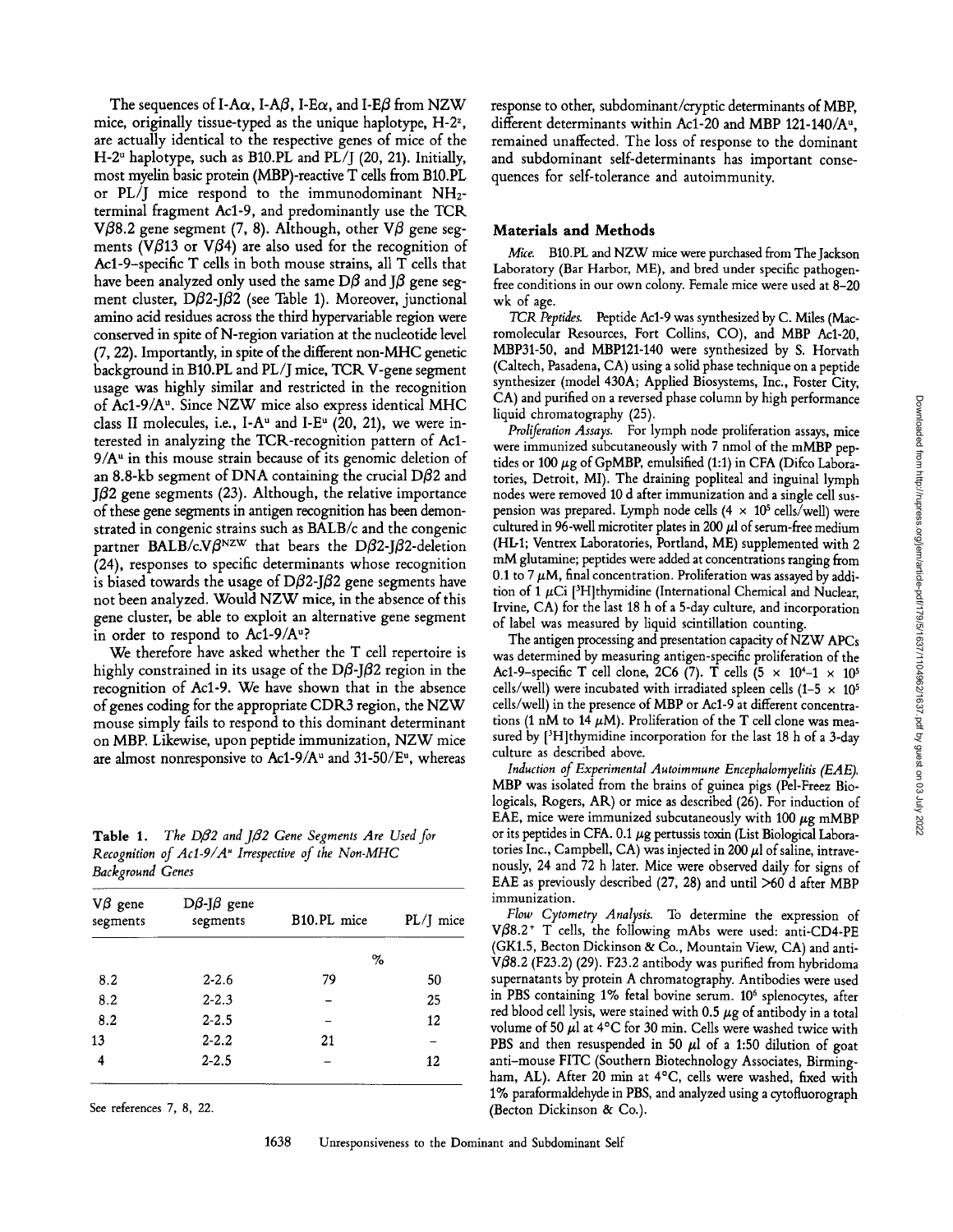

Figure 1. The loss of the dominant response to MBP Ac1-9/A<sup>u</sup> in NZW mice. Proliferative responses of GpMBP-primed lymph node cells from NZW  $(A)$  and B10.PL  $(B)$  mice were recalled in vitro with various concentrations  $(\mu M)$  of Ac1-9 (O) or MBP (0). Responses from three individual mice are shown. The data are expressed as arithmetic means  $\pm$  SD of [3H]-thymidine incorporation (cpm  $\times$  10<sup>-3</sup>) in triplicate cultures. The background incorporation in NZW (A) and B10.PL (B) mice ranged from 10,263 to 11,960 and 1,372 to 2,480 cpm, respectively. This experiment is one representative of three separate experiments.

## **Results and Discussion**

*MBP Does Not Induce the Dominant Acl-9-specific T Cells.*  To determine the consequences for the dominance of response to Ac1-9 in the absence of critical D $\beta$ -J $\beta$  genes, both NZW (Fig.  $1 A$ ) and B10.PL (Fig.  $1 B$ ) mice were immunized with MBP and the T cell proliferative recall to MBP or Acl-9 was followed in the draining lymph nodes. Comparable responses to MBP were found in both mouse strains. However, the proliferative recall to Acl-9, present in B10.PL mice, was absent in NZW mice immunized with MBP (Fig.  $1 \text{ } A$ ). This suggests that these animals either are nonresponsive to Acl-9, or they are able to respond to Acl-9, but in the absence of certain critical CDR3-bearing T cells, Acl-9 behaves as a cryptic determinant and these T cells can not be recalled after MBP immunization (30).

*Peptide Immunization Fails to Stimulate Acl-9/A"-specific T Cells.* Proliferative responses to Acl-9 were then tested in mice immunized with the peptide itself emulsified in CFA. Fig. 2 indicates that lymph node cells from NZW mice showed almost no proliferation to Acl-9 (stimulation indices <3), whereas peptide-reactive T cells were readily primed in B10.PL mice. Indeed, the primed T cells could be recalled with MBP in B10.PL mice, indicating dominance of the Ac1-9/A<sup>u</sup>specific response. Furthermore, immunization as well as in vitro recall with an almost 100-fold higher concentration (700 nmol) of Acl-9 did not result in any significant increase in lymph node proliferation in NZW mice (Fig. 3 B; stimulation indices <3). These observations clearly demonstrate the absence of the T cell proliferative response to Acl-9 in NZW mice and further suggest an essential role for particular amino acid residues in the CDR3 region in the recognition of Acl-

 $9/A<sup>u</sup>$ . Other T cells, directed against a cryptic determinant within MBP Acl-20 (region 6-20 of MBP), remain unaffected as peptide-immunization resulted in a comparable proliferative response to that in B10.PL mice (Fig. 2). Similarly, re-



Figure 2. NZW mice respond very poorly to the dominant Ac1-9/A<sup>u</sup> as well as to the subdominant  $35-47/E<sup>u</sup>$ . Groups of mice (N, NZW; B, B10.PL) were immunized subcutaneously with 7 nmol of each peptide in CFA. 10 d later, lymph node proliferative responses to respective peptides were measured at varying concentrations of antigen. Response of 3-6 individual mice to each peptide at the optimal concentration of 7  $\mu$ M is shown. Background incorporation with medium alone ranged from 658 to 4,251 cpm. The data are expressed as arithmetic means of [3H]thymidine incorporation (cpm  $\times$  10<sup>-3</sup>) in triplicate cultures. The proliferative recall responses to purified protein derivative in both B10.PL and NZW mice were comparable and ranged from 65,000 to 140,000 cpm. These data are representative of three separate experiments.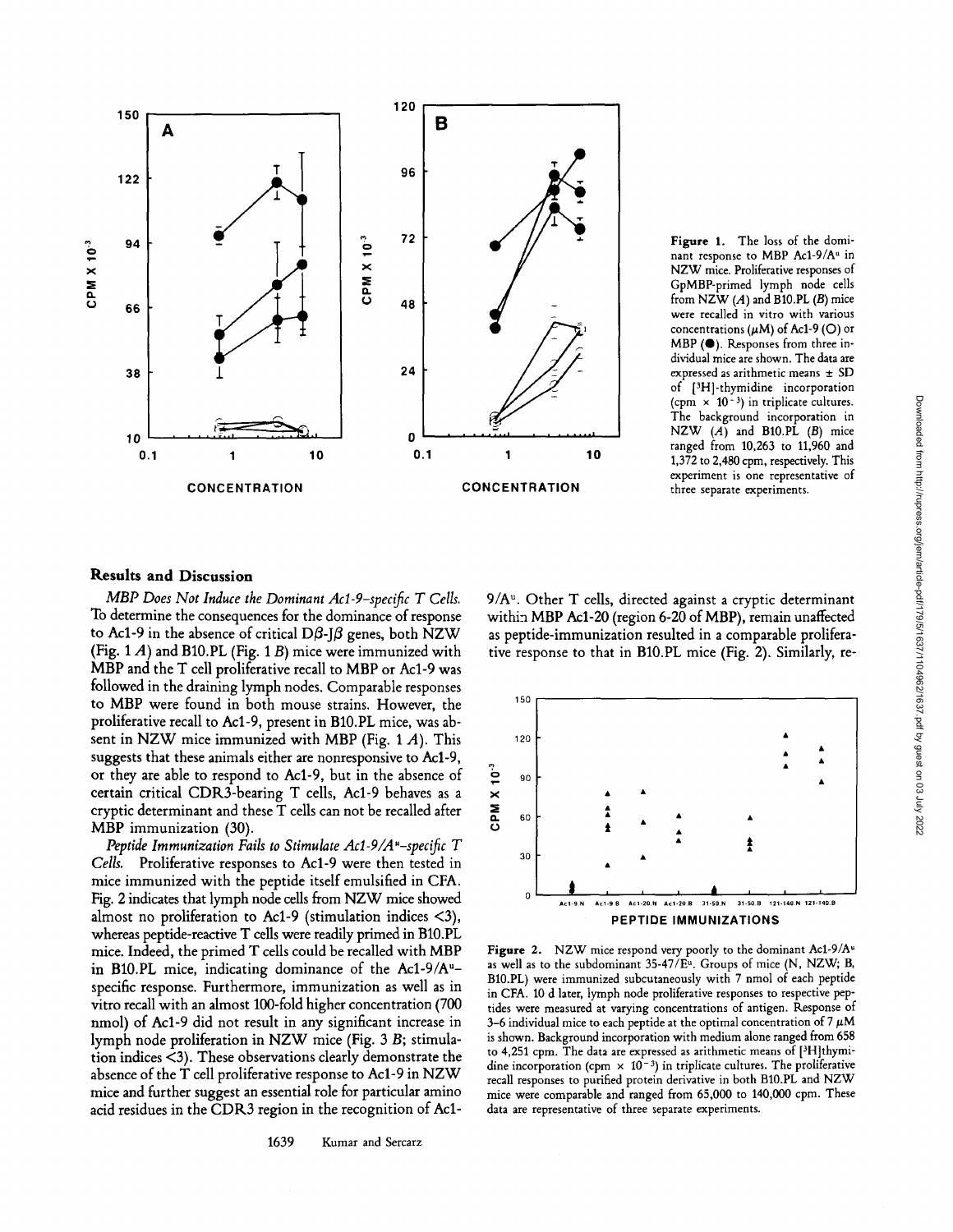sponses to other downstream determinants of MBP remain unaltered (Kumar, V., K. Stellrecht, M. Meyer, and E. Sercarz, manuscript in preparation).

*The Subdominant 31-50/E"-reactive T Cells Fail to Be Primed by Peptide Immunization.* Interestingly, a proliferative response to the subdominant determinant MBP  $31-50/E^u$ was also not detected after peptide immunization (Fig. 2). As with Acl-9/A", challenge and in vitro recall at a 100-fold higher concentration (700 nmol) of MBP 31-50/ $E^u$  did not show any proliferation (data not shown). It has been shown previously that T cells specific for MBP 35-47 (or 31-50) do not use Vβ8 gene segments (31). However, Dβ-Jβ gene segments used by 31-50-reactive T cells have not been identified. The absence of a proliferative response to this subdominant determinant of MBP in NZW mice is a strong indication that  $31-50/E^u$ -specific T cells also predominantly express D $\beta$ 2 or J $\beta$ 2 gene segments.

*Response to the 121-140/A" Determinant Is Unaffected by the Absence of tile TCR D/82 or Jfl2 Gene Segments.* We then asked whether the response to other known A"-restricted determinants on MBP, for example MBP121-140 (32), was compromised due to deletion of the D $\beta$ 2-J $\beta$ 2 cluster in NZW mice. Mice were immunized subcutaneously with MBP 121- 140 and 10 d later, the proliferative response was checked in the draining lymph nodes (Fig. 2). All mice responded well to this subdominant/cryptic determinant when peptide was used for immunization. Presumably, MBP121-140-reactive T cells use other  $D\beta$  and J $\beta$  genes and therefore, response to this determinant was not affected.

*Failure to Respond to Aci-9 Is Not Linked to the Peripheral Expression of the VB8.2 Gene Segment.* To determine whether there might be an overall decrease in  $V\beta8.2^+$  T cells in NZW mice, we next examined their expression in peripheral T cells by flow cytometry. Actually, expression of the  $V\beta8.2$ gene segment was significantly increased in NZW mice  $(CD4+V\beta8.2^+ = 9.8\%)$  compared with B10.PL mice  $(CD4+V\beta8.2^+ = 5\%)$ . The loss of the dominant Ac1- $9/A<sup>u</sup>$  response in these mice is therefore not due to lower expression of the V $\beta$ 8.2 gene segment among mature T cells.

*APC from NZW Mice Are Not Defective in Processing MBP or in Presenting Aci-9.* One possibility is that NZW mice have an appropriate MHC molecule (A") as well as a T cell repertoire capable of recognizing Acl-9, but a processing defect exists preventing formation of the  $Ac1-9/A^u$  complex. Several factors determine the binding of a given peptide including its availability after antigen processing. A processing defect resulting in genetic unresponsiveness to a hen egg lysozyme determinant by failure to remove a single amino acid hindering peptide binding to MHC has recently been shown (Grewal, I., K. Moudgil, E. E. Sercarz, manuscript submitted for publication). Accordingly, we tested whether NZW splenic APC pulsed with MBP or Acl-9 were able to stimulate an Acl-9-specific T cell clone derived from B10.PL mice. Fig. 4 clearly demonstrates that APCs from NZW mice were able to present Acl-9 to specific T cells in vitro. Also, since NZW APCs were able to stimulate Acl-9-reactive T cells when



Figure 3. Challenge of NZW mice with increased antigenic dose does not overcome proliferative unresponsiveness to Acl-9. Both B10.PL (A) and NZW (B) mice were immunized with Acl-9 (700 nmol) in CFA. 10 d later, lymph node proliferative responses to various concentrations  $(\mu M)$  of the antigen were recalled in vitro, as in Fig. 1. Responses from four individual mice are shown. The data are expressed as arithmetic means  $\pm$  SD of [3H]thymidine incorporation (cpm  $\times$  10<sup>-3</sup>) in triplicate cultures. This experiment is one representative of two separate experiments.

pulsed with whole MBP, there seemed to be no defect evident in antigen processing.

*Peptide Immunization Also Fails to Induce a Significant Incidence of EAE.* The poor proliferative responses to Acl-9 and 31-50 in NZW mice shown by in vitro assays were further confirmed by monitoring induction of Acl-9 or 31-50-induced EAE as a measure of in vivo response. Table 2 shows that the incidence of disease is extremely low when mice were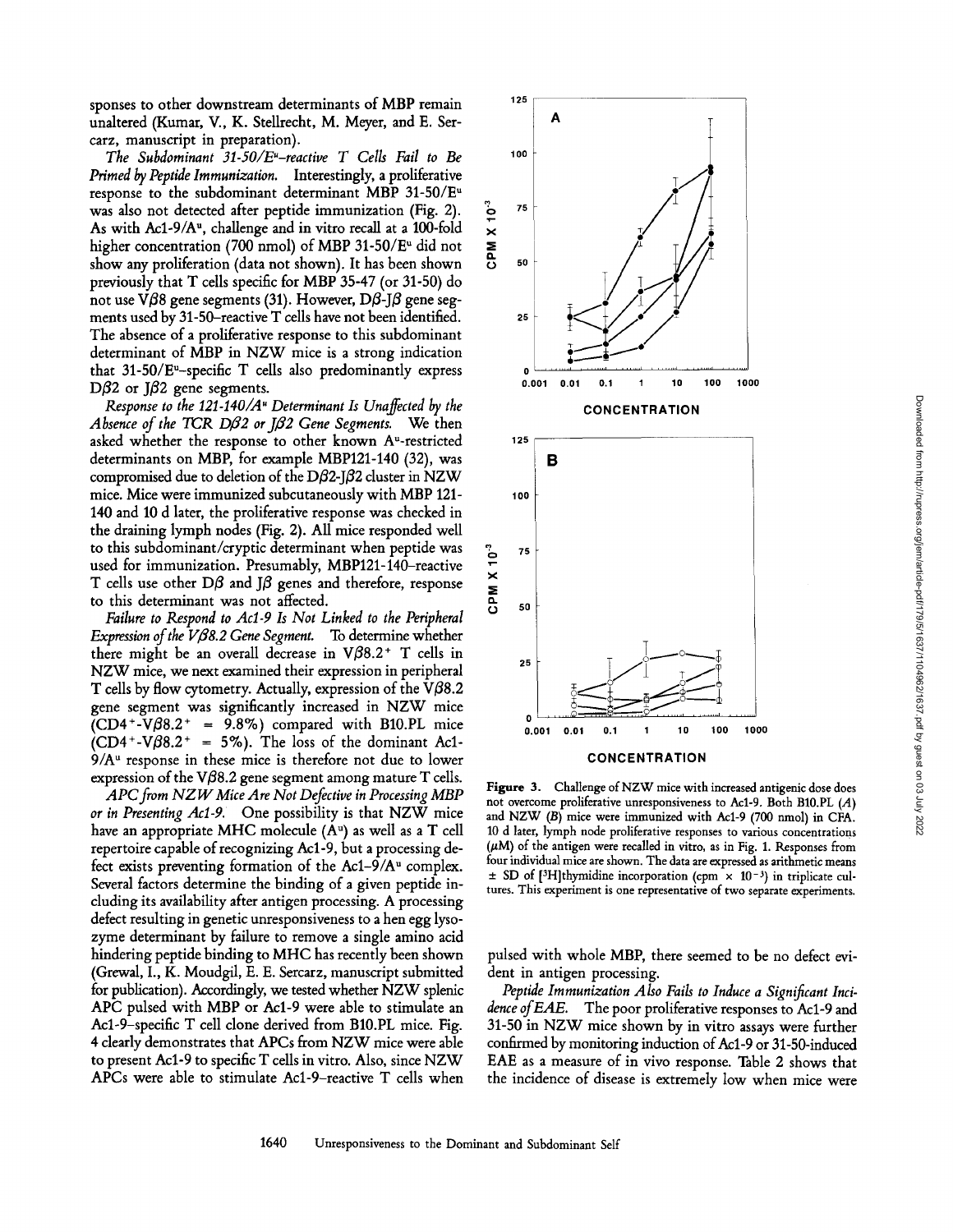

Figure 4. NZW splenic APCs are able to process MBP and present Acl-9. MBP or Acl-9-specific proliferation of clone 2C6, derived from B10.PL mice after challenge with MBP (7), was measured in the presence of irradiated splenic cells from NZW ( $\blacksquare$ ) or B10.PL ( $\boxtimes$ ) mice. <sup>3</sup>H-Incorporation in response to an optimum concentration of antigen (7  $\mu$ M) is shown. The data are expressed as arithmetic mean  $\pm$  SD of [3H]thymidine incorporation (cpm  $\times$  10<sup>-3</sup>) in triplicate cultures. Clone 2C6 is specific for Acl-9 and does not recognize any of the other determinants of MBP, for example, MBP 31-50, 121-140, or 131-150.

injected with either of these two determinants with adjuvant and pertussis toxin. However, immunization with whole MBP as well as with other determinants, Acl-20 and MBP 121-140, resulted in a significant incidence of EAE in NZW

Table 2. *Susceptibility of BIO.PL and NZW Mice to EAE Induction with the Dominant or the Subdominant Determinant of MBP* 

| Antigen                                    | B <sub>10</sub> .PL mice | NZW mice       |
|--------------------------------------------|--------------------------|----------------|
| <b>MBP</b>                                 | 8/11                     | 6/12           |
| Ac1-9 (Expt. 1)<br>Ac1-9 (Expt. 2)         | 8/10<br>5/5              | $1/13*$<br>0/5 |
| $Ac1-20$                                   | 5/5                      | 4/5            |
| MBP 121-140                                | 4/5                      | 3/5            |
| MBP 31-50 (Expt. 1)<br>MBP 31-50 (Expt. 2) | 6/10<br>3/5              | 0/9<br>0/5     |

\* A single mouse appeared to have developed transient tail paralysis (for 3 d) after almost 30 d. Although the severity of EAE in both mouse strains induced with mMBP as well as with Acl-20 and 121-140 was comparable, the onset of disease was 5-8 d later in NZW mice (15-20 d after antigenic challange).

mice, although, the onset of disease in NZW mice was later (19-21 d) than in B10.PL mice (10-13 d) after antigenic challenge. Thus, disease induction with whole MBP in NZW mice must be due to the presence of other dominant and cryptic encephalitogenic determinants on MBP, for example, 121- 140 (Kumar, V., K. Stellrecht, M. Meyer, and E. E. Sercarz, manuscript in preparation). Similar findings regarding the induction of EAE with Ac1-11 and 35-47 have recently been reported (33).

*Absence of Critical Residues within CDR3 Constrains T Cell Recognition Specificity.* These data demonstrate constraints in the recognition of certain antigenic structures in spite of the myriad possibilities for TCP, diversity. Presumably, the lack of particular dominant T cells with high avidity TCRs results in nonresponsiveness even to strong antigenic determinants, or "holes in the repertoire." Genetic unresponsiveness to protein antigens has generally been attributed to three different mechanisms: the failure to bind to MHC molecules (34-36); or to holes in the T cell repertoire, even when the peptide binds to MHC (37, 38); or to regulatory effects (39). The absence of an appropriate T cell repertoire capable of recognizing the antigen has been attributed primarily to clonal deletion during thymic tolerance induction (40) or to peripheral clonal exhaustion (41) after a vigorous response. It has been previously demonstrated that the germline deletion of appropriate  $\nabla\beta$  gene segments compromises the immune responsiveness to certain antigens (42). In these studies, chimeric mice with a truncated  $V\beta^2$  repertoire missing the TCR V $\beta$ 8 and V $\beta$ 13 gene segments and expressing H-2<sup>u</sup> MHC genes were unable to devise a response to Ac1-9/ $A^u$ . Here, we have demonstrated that the lack of appropriate genes within the CDR3 region results in the loss of a proliferative response to a dominant and a subdominant self-determinant, probably owing to the absence of high avidity TCRs capable of recognizing the MBP Ac1-9/A<sup>u</sup> or the 31-50/E<sup>u</sup> complexes, respectively.

As in the comparison of the response to Ac1-9/ $A^u$  in B10.PL and PL/J mice, it has been shown that remarkably similar junctional sequences among TCR  $\beta$  chains are employed to respond to a given determinant of sperm whale myoglobin by animals that differ in their non-MHC background genes, including Mls (43). Thus, the lack of response to Ac1-9 in NZW mice suggests that the TCR structures capable of recognizing this determinant are similar with respect to the usage of D $\beta$ -J $\beta$  gene segments in all three H-2<sup>u</sup> haplotypes. Although the presence of extremely low affinity/ frequency T cells of Ac1-9/A<sup>u</sup> or 35-47/E<sup>u</sup>-specificity in NZW mice cannot be ruled out, their activity is not detectable with in vitro or in vivo assays. It is possible that low affinity T cells specific for these determinants still exist and are of the Th2 type. These cells usually do not proliferate well and are likely to be poorly encephalitogenic. Thus, holes in the repertoire exist, probably due to the absence of TCRs employing appropriate D $\beta$ -J $\beta$  gene segments. It seems that the interaction between the TCR structures and their ligands, Ac1-9/ $A^u$  or 31-50/ $E^u$  complexes, is stringent enough to de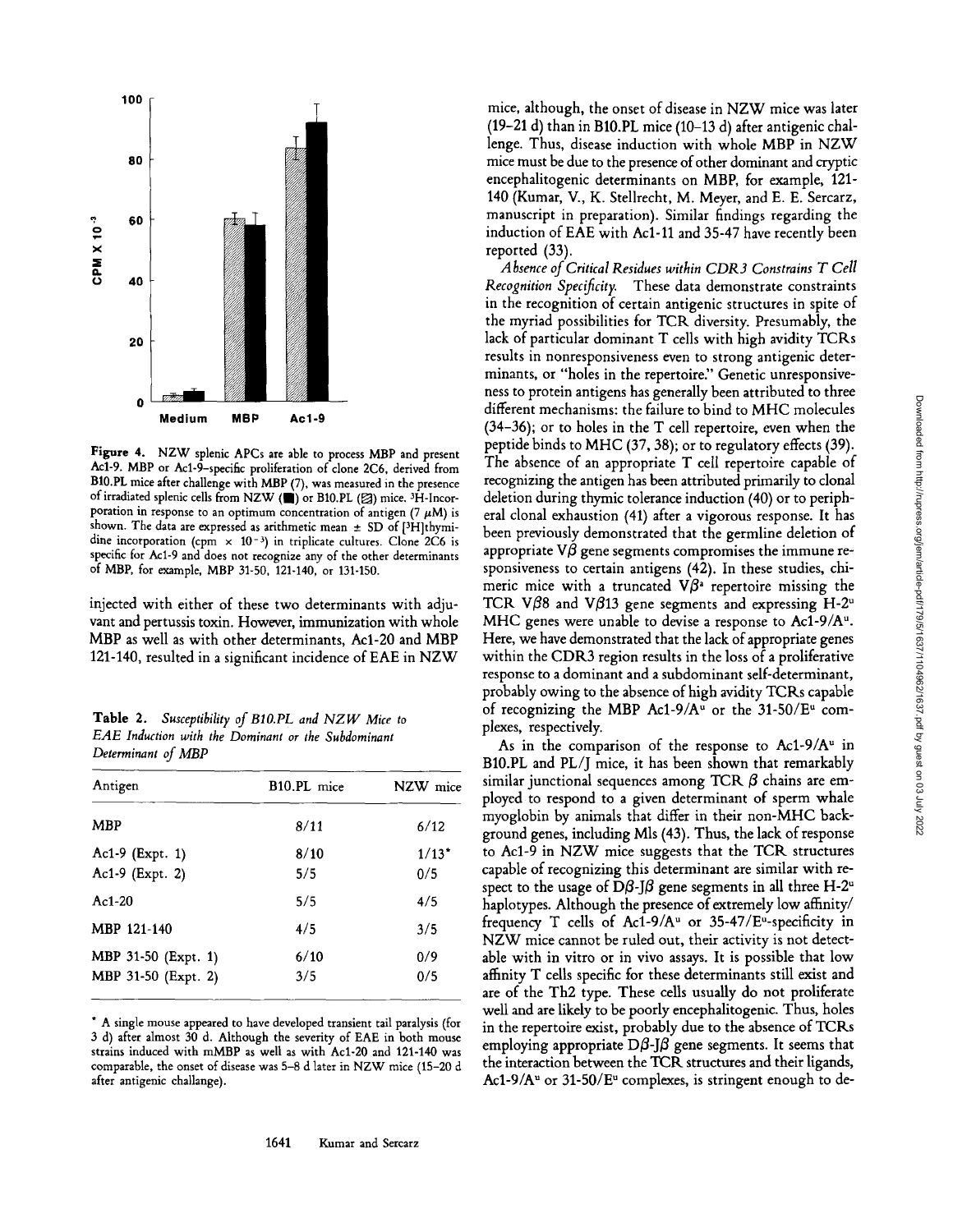mand not only specific  $\nabla\beta$  gene segments but also specific residues in the CDR3 region (D $\beta$ 2-J $\beta$ 2), despite the availability of closely related gene segments within the  $D\beta_1-\beta_1$ region. These data favor proposed models of TCK recognition (4, 5, 12) that stress involvement of the region in the neighborhood of the V, (D), and J junctions of the  $\alpha$  and  $\beta$  TCR chains in constituting the antigenic peptide-specific sites on the TCR molecule.

We would like to suggest a hypothesis that NZW genes have two functions in promoting autoimmunity in the (NZB  $\times$  NZW)F<sub>1</sub> mouse. First, they provide the H-2<sup>u</sup> haplotype which permits immune responsiveness to certain self-determinants; second, they mediate autoimmunity by failing to provide an adequate regulatory repertoire. The deletion of  $\bar{D}\beta$ 2 and J $\beta$ 2 gene segments in NZW mice may not only affect the emergence of effector T cells, for example, specific for Ac1-9/A $u$ , but may also affect the appearance of a regulatory  $T$  cell repertoire in the  $F_1$ . In this connection, it is intriguing that (NZB  $\times$  B10.PL)F<sub>1</sub> or (NZB  $\times$ PL/J)F1 do not develop characteristic anti-DNA antibodies. The lack of this protective regulatory T cell subset (for example, in reference 44) could result in the loss of peripheral tolerance to a self-antigen, leading to autoimmunity  $(28, 45)$ .

We thank Dr. Alexander Miller for critical suggestions; S. Horvath and Craig Miles for synthesizing peptides; and R. Tabibiazar, K. Stellrecht, and M. Meyer for technical help.

This work was supported by grants from the National Institutes of Health AI-28418 and AI-11183, as well as RG-1755 from the National Multiple Sclerosis Society.

Address correspondence to Dr. Vipin Kumar or Dr. Eli Sercarz, Department of Microbiology and Molecular Genetics, University of California-Los Angeles, Los Angeles, CA 90024-1489.

*Received for publication 23 August 1993 and in revised form 24 January 1994.* 

#### **References**

- 1. Kronenberg, M., G. Siu, L. Hood, and N. Shastri. 1986. The molecular genetics of the T cell antigen receptor and T cell antigen recognition. *Annu. Rev. Immunol.* 4:529.
- 2. Samelson, L.E., J.B. Harford, and R.D. Klausner. 1985. Identification of the components of the murine T cell antigen receptor complex. *Cell.* 43:223.
- 3. Schiffer, M., T. Wu, and E.A. Kabat. 1986. Subgroups of variable region genes of  $\beta$  chains of T-cell receptors for antigen. *Proc. Natl. Acad. Sci. USA.* 83:4461.
- 4. Chothia, C., D.R. Boswell, and A.M. Lesk. 1988. The outline structure of the T cell  $\alpha\beta$  receptor. *EMBO (Eur. Mol. Biol. Organ.) J.* 7:3745.
- 5. Davis, M.M., and P.J. Bjorkman. 1988. T cell receptor genes and T cell recognition. *Nature (Lond.).* 334:395.
- 6. Hedrick, S.M., I. Engel, D.L. McElligot, P.J. Fink, M. Hsu, D. Hansburg, and L.A. Matis. 1988. Selection of amino acid sequences in the  $\beta$  chain of the T cell antigen receptor. *Science (Wash. DC).* 239:1541.
- 7. Urban, J.L., V. Kumar, D.H. Kono, C. Gomez, S.J. Horvath, J. Clayton, D.G. Ando, E.E. Sercarz, and L. Hood. 1988. Restricted use of T cell receptor V genes in murine autoimmune encephalomyelitis raises possibilities for antibody therapy. *Cell.*  54:577.
- 8. Acha-Orbea, H., D.J. Mitchell, L. Timmermann, D. Wraith, G.S. Tausch, M.K. Waldor, S.S. Zamvil, H.O. McDevitt, and L. Steinman. 1988. Limited heterogeneity of T cell receptors from lymphocytes mediating autoimmune encephalomyelitis allows specific immune intervention. *Cell.* 54:263.
- 9. Danska, J.S., A.M. Livingstone, V. Paragas, T. Ishihara, and C.G. Fathman. 1990. The presumptive CDR3 regions of both T cell receptor  $\alpha$  and  $\beta$  chains determine T cell specificity for myoglobin peptides, *j. Exp. Med.* 172:27.
- 10. Lai, M.-Z., Y.-J. Jang, L.-K. Chen, and M.L. Gefter. 1990. Restricted V-(D)-J junctional regions in the T cell response to X-repressor. *J. Immunol.* 144:4851.
- 11. Engel, I., and S.M. Hedrick. 1988. Site-directed mutations in the VDJ junctional region of a T cell receptor  $\beta$  chain cause changes in antigenic peptide recognition. *Cell.* 54:473.
- 12. Jorgensen, J.L., U. Esser, B. Fazekas de St. Groth, P.A. Reay, and M.M. Davis. 1992. Mapping T-cell receptor-peptide contacts by variant peptide immunization of single-chain transgenics. *Nature (Lond.).* 355:224.
- 13. Theofilopoulos, A.N., and F.J. Dixon. 1985. Murine models of systemic lupus erythematosus. *Adv. Immunol.* 37:269.
- 14. Adelman, N.E., D.L. Watling, and H.O. McDevitt. 1983. Treatment of  $(NZB \times NZW)F_1$  disease with anti-I-A monoclonal antibodies. *J. Exp. Med.* 158:1350.
- 15. Kotzin, B.L., and E. Palmer. 1987. The contribution of NZW genes to lupus-like disease in (NZB×NZW)F<sub>1</sub> mice. *J. Exp. Med.* 165:1237.
- 16. Sachiko, H., G. Ueda, K. Noguchi, T. Okada, I. Sekigawa, H. Sato, and T. Shirai. 1986. Requirement of H-2 heterozygosity for autoimmunity in  $(NZB \times NZW)F_1$  hybrid mice. *Eur. J. Immunol.* 16:1631.
- 17. Yanagi, Y., S. Hirose, R. Nagasawa, T. Shirai, T.W. Mak, and T. Tada. 1986. Does the deletion within T cell receptor  $\beta$ -chain gene of NZW mice contribute to autoimmunity in (NZBxNZW)F1 mice? *Eur. J. Immunol.* 16:1179.
- 18. Wofsy, D., and W.E. Seaman. 1985. Successful treatment of autoimmunity in NZB/NZW  $F_1$  mice with monoclonal antibody to L3T4. *J. Exp. Med.* 161:378.
- 19. Chian, B.-L., E. Bearer, A. Ansari, K. Dorshkind, and M.E. Gershwin. 1990. The bm12 mutation and autoantibodies to dsDNA in NZB.H-2 bin12 mice. *J. Immunol.* 145:94.